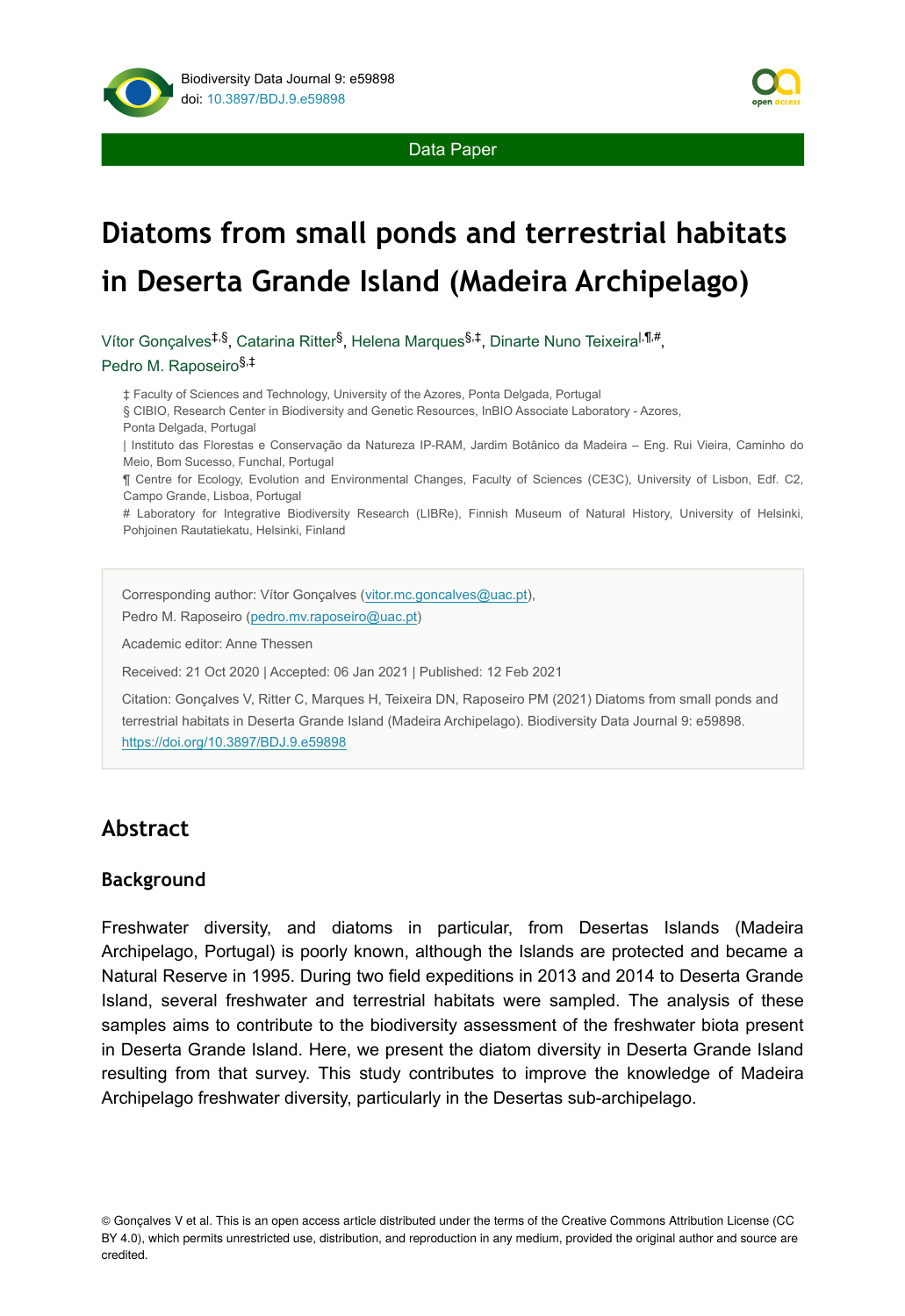#### **New information**

To our knowledge, we present the first diatom data for the Desertas sub-archipelago. This work resulted in a list of 60 diatom taxa for Deserta Grande, from which 57 were identified to species level. From the 60 new records for Desertas sub-archipelago, 30 of them were also new records for Madeira Archipelago. Several specimens could not be assigned to a known species and may be new diatom species not yet described.

#### **Keywords**

Bacillariophyta, Oceanic Islands, freshwater systems, terrestrial systems, Madeira Archipelago, Desertas sub-archipelago

#### **Introduction**

Diatoms (phylum Bacillariophyta Karsten, 1928) are an ubiquitous, highly successful and distinctive group of eukaryotic microalgae, essentially unicellular, which are present in almost every aquatic environment (Round et al. 1990). They are major constituents of benthic and planktic algal communities worldwide in terrestrial, freshwater and marine habitats (Mann and Droop 1996). In addition, the ecological specificity of many diatoms species allows them to be used as environmental indicators (Smol and Stoermer 2010). Freshwater diatom communities have been studied from several continents and remote Oceanic Islands (e.g. Van de Vijver et al. 2002, Bouchard et al. 2004, Grenier et al. 2006, Delgado et al. 2012, Gonçalves et al. 2015, Falasco et al. 2016, Bak et al. 2017).

The Desertas sub-archipelago is formed by three remote small islands, belonging to the Madeira Archipelago. Due to their remoteness, small area, harsh environment and lack of freshwater sources, these Islands remained uninhabited to this day. There has always been interest in the geological setting, fauna and flora from Desertas (Lowe 1868, Lockley 1952, Bannerman 1965, Matias 1984, Neves et al. 1992) and, in 1995, these Islands started to be protected under the Natural Reserve of the Desertas. The entire south terrestrial and marine areas are classified as an Integral Reserve and the north marine area as a Partial Reserve. Due to the high conservation value of these Islands (Neves et al. 1992), fauna and flora have been a matter of study in the last years (e.g. Voigt and Leitner 1998, Nunes 2000, Pires and Neves 2001, Crespo et al. 2013, Crespo et al. 2014, Boieiro et al. 2018, Teixeira et al. 2019); however, to our knowledge, freshwater biota has never been studied. The knowledge of microbial diversity in remote areas with reduced human presence, as are Oceanic Islands, is fundamental for the study of biogeography patterns and meta-community structures amongst microrganisms. Although microorganisms have been considered cosmopolitan, based on the hypothesis that "everything is everywhere, but the environment selects" (Baas Becking 1934), several recent studies show that microorganisms, including diatoms, exhibit biogeographical and macroecological patterns (e.g. Foissner 2006, Martiny et al. 2006, Soininen 2007, Vanormelingen et al. 2008, Verleyen et al. 2009). Diatoms are particularly useful for the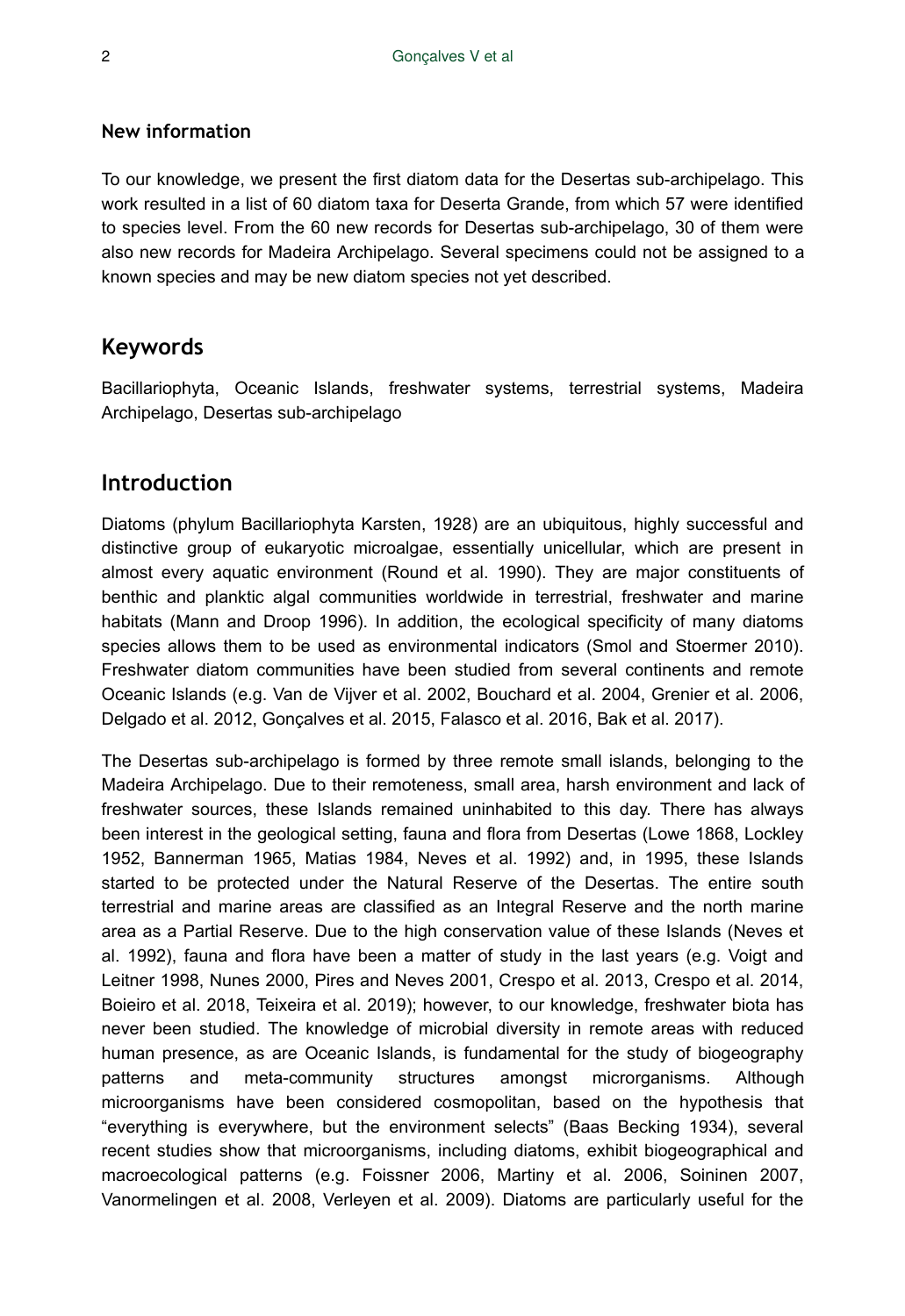study of macroecology conceptual frameworks for microorganisms (Benito et al. 2018), but such studies rely on the existence of large species distribution datasets covering a broad geographical scale (Vanormelingen et al. 2008).

This study presents a taxonomical characterisation of the diatoms found in Deserta Grande freshwaters. We aim to contribute to the current knowledge of diatom diversity and distribution in the Macaronesian Archipelagos and to provide diatom distribution records for regional and global diatom meta-community analysis.

## **Project description**

**Title:** Diatom diversity from Deserta Grande Island (Madeira Archipelago)

**Personnel:** Collections were undertaken during the field sampling campaigns in 2013 and 2014 in Deserta Grande Island. The collectors were Pedro Raposeiro and Dinarte Teixeira. Identification was done by Vítor Gonçalves and Helena Marques. Catarina Ritter created the occurrence dataset. The work was supervised by Vitor Gonçalves.



#### Figure 1. doi

Location of the Madeira Archipelago, the Desertas subarchipelago, Deserta Grande and sampled freshwater habitats.

**Study area description:** the Desertas sub-archipelago is formed by three uninhabited small islands belonging to the Madeira Archipelago, located 20 km southeast of Madeira Island (Fig. 1). With an age of 3.6 Ma (Schwarz et al. 2005), the Desertas Islands were connected by a land bridge to Madeira Island during the last glacial period (18,000 years BP) (Brehm et al. 2003). Today, the depth of the sea between Ponta de São Lourenço Peninsula (eastern tip of Madeira Island) and Ilhéu Chão is about 90 m (Geldmacher et al. 2001). Deserta Grande is the largest of the three Islands, with an area of approximately 10  $km<sup>2</sup>$  and a maximum altitude of 479 m. The Deserta Grande geomorphology is mostly rugged, with very steep slopes, ridges and peaks. The climate is temperate oceanic and the predominant habitats are rocky slopes and small arid flatlands, with sparse vegetation.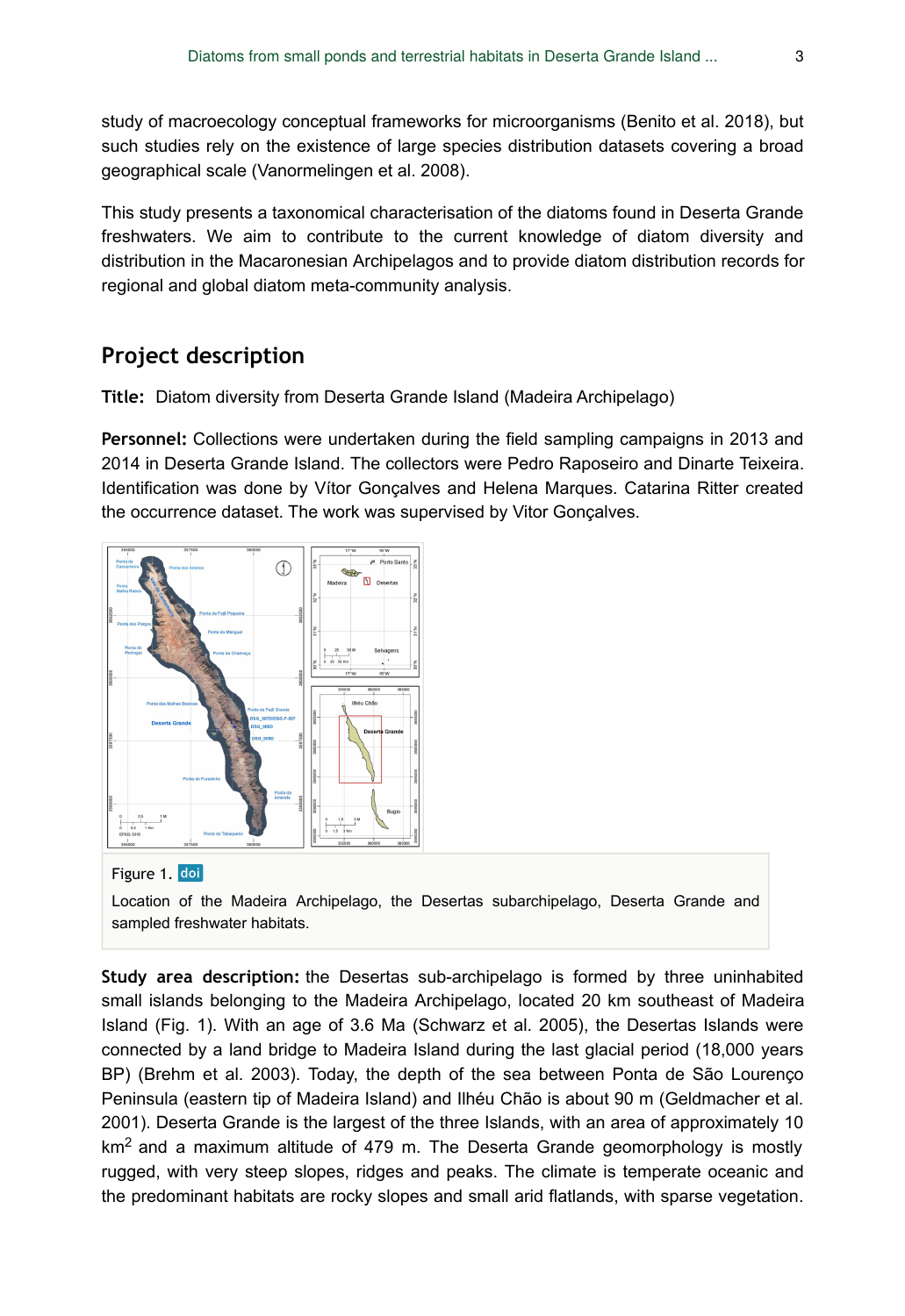Freshwater habitats are reduced to temporary streams in Vale da Castanheira and some very small rock pools scattered across the Island. Madeira Archipelago was included as one of the global biodiversity hotspots, together with Azores and the Canary Islands, due to their unique biodiversity (Médail and Quézel 1999, Myers et al. 2000).

# **Sampling methods**

**Study extent:** Freshwater habitats ranging from water reservoir, natural pools and temporary streams were sampled during two field campaigns in 2013 and 2014 in Deserta Grande Island (Fig. 2). Five samples were collected at four sites (Table 1).

#### Table 1.

Samples code, date and location of the sampling sites in Deserta Grande Island.

| Sample Code      | Sampling date | Locality                      | Latitude $(°N) /$ Longitude $(°W)$ | Altitude (m) |
|------------------|---------------|-------------------------------|------------------------------------|--------------|
| DSG 2013         | 2013-09-18    | Baixio (close to Doca)        | 32,513042, -16,50931               | 20           |
| <b>DSG-F-007</b> | 2014-04-14    | Close to Ponta da Fajã Grande | 32,51778, -16,50589                | 217          |
| <b>DSG-007D</b>  | 2014-04-14    | Close to Ponta da Fajã Grande | 32,51778, -16,50589                | 217          |
| <b>DSG-008D</b>  | 2014-04-14    | Fajã Grande                   | 32,516021, -16,50490               | 213          |
| <b>DSG-009D</b>  | 2014-04-14    | C. da Doca                    | 32,507762, -16,50111               | 194          |



#### Figure 2. doi

Representative freshwater habitats in Deserta Grande: **A.** water reservoir; **B, C.** natural pools; **D.** temporary stream in Vale da Castanheira (photos by Pedro Raposeiro).

**Sampling description:** Diatom samples were collected in 2013 and 2014 by filtering water or by brushing the bottom and walls of the pools or stream bed. With the help of a toothbrush to remove the biofilm, the sample was placed into a tray with a little water and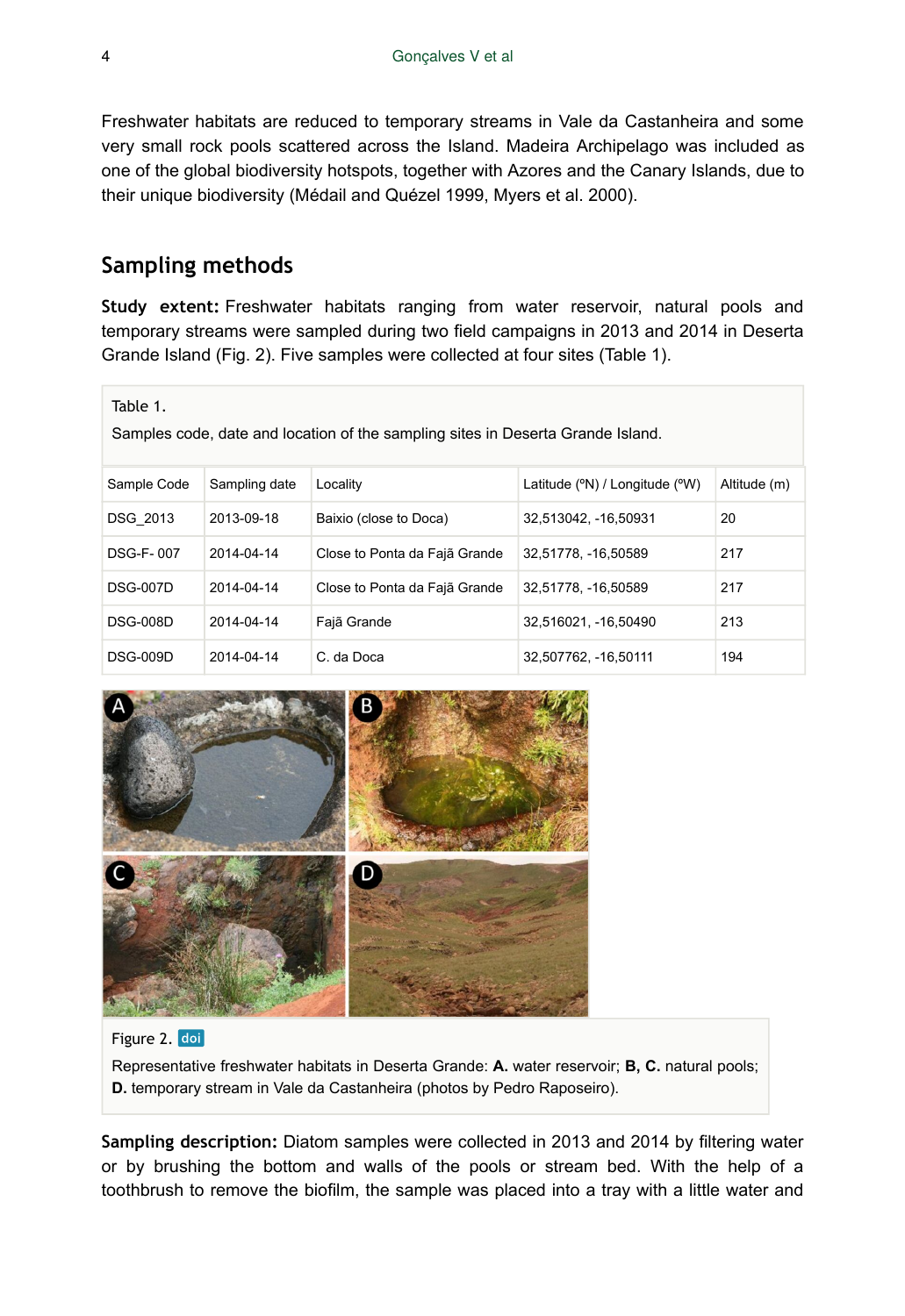the resulting suspension was collected in a plastic container, fixed with alcohol and stored prior to analysis. Samples were treated with warm nitric acid and mounted with Naphrax©, according to European and national recommendations (Kelly et al. 1998, INAG 2008). Diatom slides were examined under differential interference contrast light microscopy using a ZEISS AXIOIMAGE A1 microscope with an immersion Plan-Apochromat 100x objective (NA 1.40).

**Quality control:** Species identification was made by trained taxonomists with the help of European diatom floras (Krammer and Lange-Bertalot 1986, Krammer and Lange-Bertalot 1988, Krammer and Lange-Bertalot 1991, Krammer and Lange-Bertalot 2000, Krammer and Lange-Bertalot 2002). Diatom morphometric features were determined on photomicrographs taken with a ZEISS AxioCam MRc5 attached to the microscope with the aid of image analysis software (ZEISS Axiovision SE64). To determine species relative abundance, at least 400 valves were counted in each sample.

**Step description:** The data have been published as a Darwin Core Archive (DwC-A), which is a standardised format for sharing biodiversity data as a set of one or more data tables. The core data table contains 149 occurrences with 60 taxa (taxonID) (Gonçalves et al. 2020).

## **Geographic coverage**

**Description:** Deserta Grande, Desertas sub-archipelago, Madeira Archipelago, Macaronesia, Portugal.

**Coordinates:** 32.396 and 32.604 Latitude; -16.563 and -16.449 Longitude.

#### **Taxonomic coverage**

**Description:** All diatoms were identified to genus or species level. A total of 60 taxa were found, from which 57 were identified to species and three to genus level. The species found belong to 22 families, 13 orders, five subclasses and three classes (Table 2).

Table 2.

Taxonomic coverage of the data. The number of genera and species included in each higher taxon is presented.

| Rank    | Scientific name   | Number of<br>genera | Number of<br>species |
|---------|-------------------|---------------------|----------------------|
| Kingdom | Chromista         | 34                  | 60                   |
| Phylum  | Bacillariophyta   | 34                  | 60                   |
| Class   | Bacillariophyceae | 32                  | 58                   |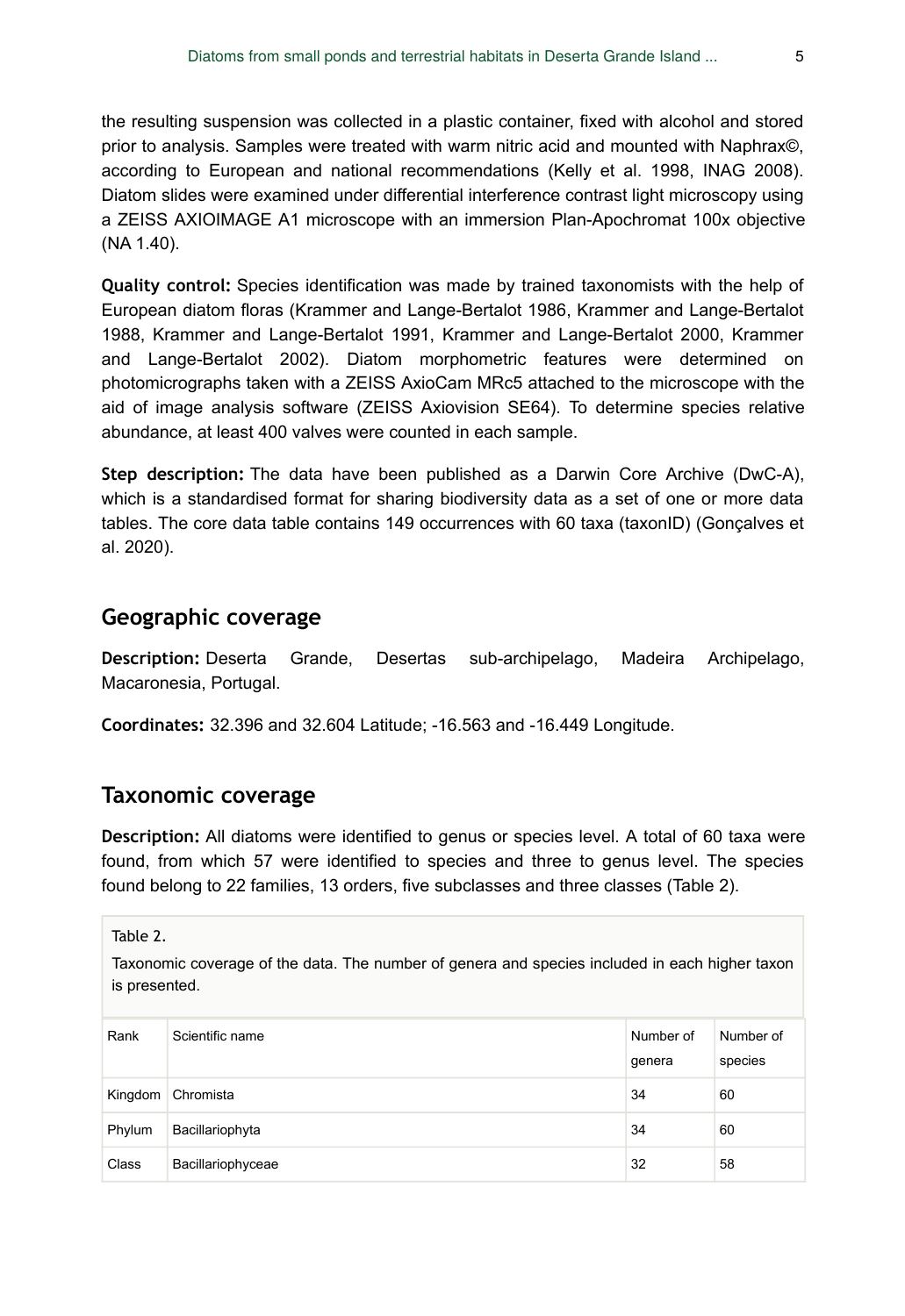| Rank     | Scientific name                                                                                                              | Number of<br>genera     | Number of<br>species |
|----------|------------------------------------------------------------------------------------------------------------------------------|-------------------------|----------------------|
| Subclass | Bacillariophycidae                                                                                                           | 26                      | 51                   |
| Order    | <b>Bacillariales</b>                                                                                                         | 4                       | 14                   |
| Family   | Bacillariaceae                                                                                                               | 4                       | 14                   |
| Order    | Cocconeidales                                                                                                                | 4                       | 5                    |
| Family   | Achnanthidiaceae, Cocconeidaceae                                                                                             | 4                       | 5                    |
| Order    | Cymbellales                                                                                                                  | 3                       | 3                    |
| Family   | Gomphonemataceae, Rhoicospheniaceae                                                                                          | 3                       | 3                    |
| Order    | Mastogloiales                                                                                                                | 1                       | 2                    |
| Family   | Achnanthaceae                                                                                                                | 1                       | 2                    |
| Order    | <b>Naviculales</b>                                                                                                           | 12                      | 22                   |
| Family   | Naviculaceae, Amphipleuraceae, Brachysiraceae, Diadesmidaceae,<br>Pinnulariaceae, Sellaphoraceae, Naviculales incertae sedis | 12                      | 22                   |
| Order    | Rhopalodiales                                                                                                                | 2                       | 4                    |
| Family   | Rhopalodiaceae                                                                                                               | $\overline{\mathbf{c}}$ | 4                    |
| Order    | <b>Surirellales</b>                                                                                                          | 1                       | 1                    |
| Family   | Surirellaceae                                                                                                                | 1                       | 1                    |
|          | Subclass Eunotiophycidae                                                                                                     | 1                       | 1                    |
| Order    | Eunotiales                                                                                                                   | 1                       | 1                    |
| Family   | Eunotiaceae                                                                                                                  | 1                       | 1                    |
|          | Subclass Fragilariophycidae                                                                                                  | 5                       | 6                    |
| Order    | Fragilariales                                                                                                                | 2                       | 3                    |
| Family   | Fragilariaceae, Staurosiraceae                                                                                               | 2                       | 3                    |
| Order    | Licmophorales                                                                                                                | 1                       | 1                    |
| Family   | Ulnariaceae                                                                                                                  | 1                       | 1                    |
| Order    | <b>Tabellariales</b>                                                                                                         | $\mathbf 2$             | 2                    |
| Family   | Tabellariaceae                                                                                                               | $\mathbf 2$             | $\boldsymbol{2}$     |
| Class    | Mediophyceae                                                                                                                 | $\mathbf{1}$            | $\mathbf{1}$         |
| Subclass | Thalassiosirophycidae                                                                                                        | 1                       | 1                    |
| Order    | Eupodiscales                                                                                                                 | 1                       | $\mathbf{1}$         |
| Family   | Eupodiscaceae                                                                                                                | 1                       | $\mathbf{1}$         |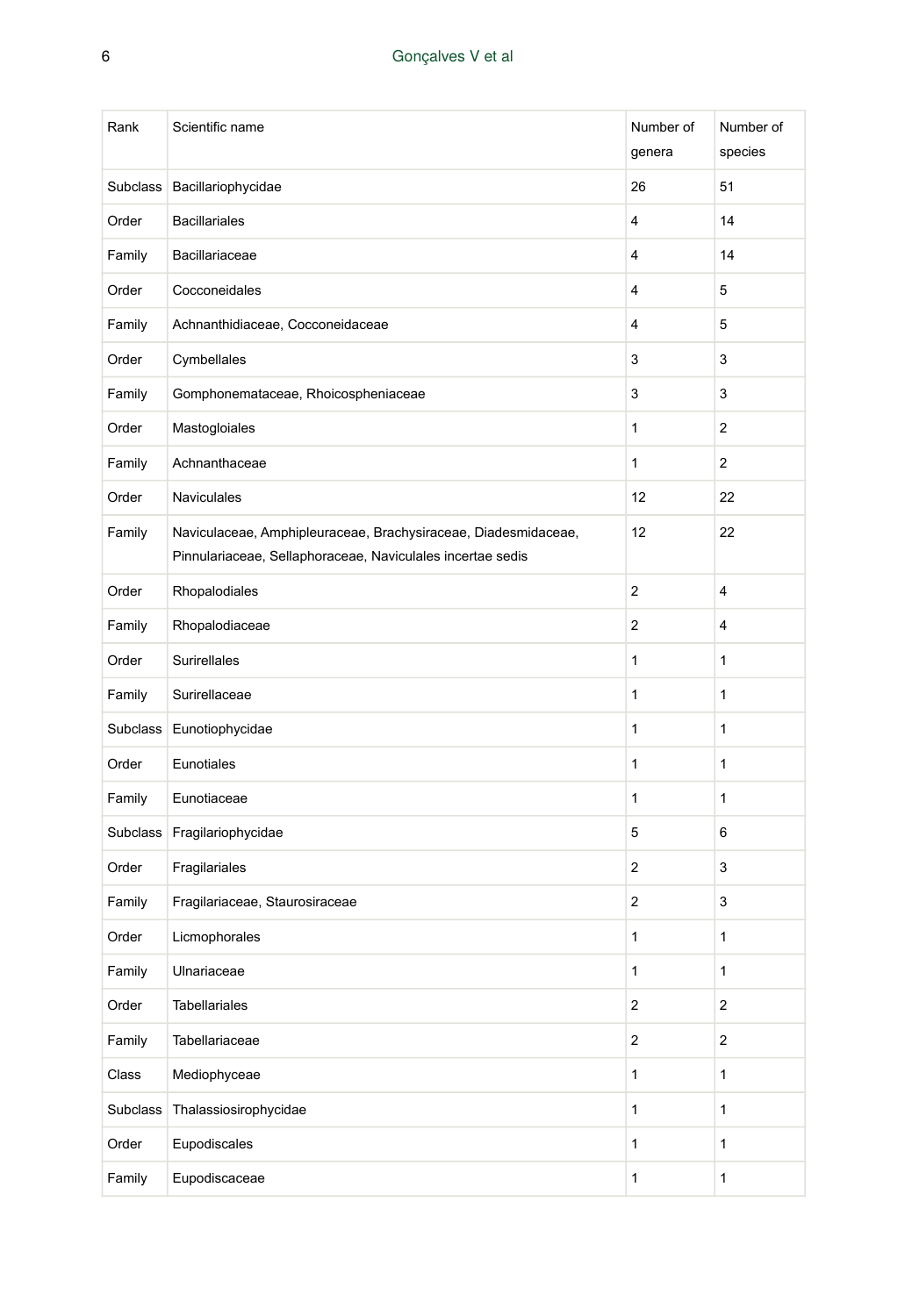| Rank   | Scientific name               | Number of<br>genera | Number of<br>species |
|--------|-------------------------------|---------------------|----------------------|
| Class  | Coscinodiscophyceae           |                     |                      |
|        | Subclass Coscinodiscophycidae |                     |                      |
| Order  | Aulacoseirales                |                     |                      |
| Family | Aulacoseiraceae               |                     |                      |

# **Temporal coverage**

**Notes:** 2013-09-18,2014-04-14

# **Usage licence**

**Usage licence:** Open Data Commons Attribution License

**IP rights notes:** This work is licensed under a Creative Commons Attribution (CC-BY) 4.0 License.

## **Data resources**

**Data package title:** Diatoms from Deserta Grande (Madeira Archipelago, Portugal)

**Resource link:** <http://ipt.gbif.pt/ipt/resource?r=diatdes>

**Alternative identifiers:** [https://www.gbif.org/dataset/03dfa40e-3887-4648-8fc2](https://www.gbif.org/dataset/03dfa40e-3887-4648-8fc2-e72e0bd09fbd) [e72e0bd09fbd](https://www.gbif.org/dataset/03dfa40e-3887-4648-8fc2-e72e0bd09fbd)

**Number of data sets:** 1

**Data set name:** Diatoms from Deserta Grande (Madeira Archipelago, Portugal)

**Data format:** Darwin Core

**Data format version:** 1.5

**Description:** This dataset presents the first data on the distribution of freshwater diatoms in Deserta Grande Island (Madeira Archipelago). The dataset has been published as a Darwin Core Archive (DwC-A), which is a standardised format for sharing biodiversity data as a set of one or more data tables. The core data table contains five events (eventID), 149 occurrences (occurrenceID) with 60 taxa (taxonID). The number of records in the data table is illustrated in the IPT link. This IPT archives the data and thus serves as the data repository. The data and resource metadata are available for downloading in the downloads section.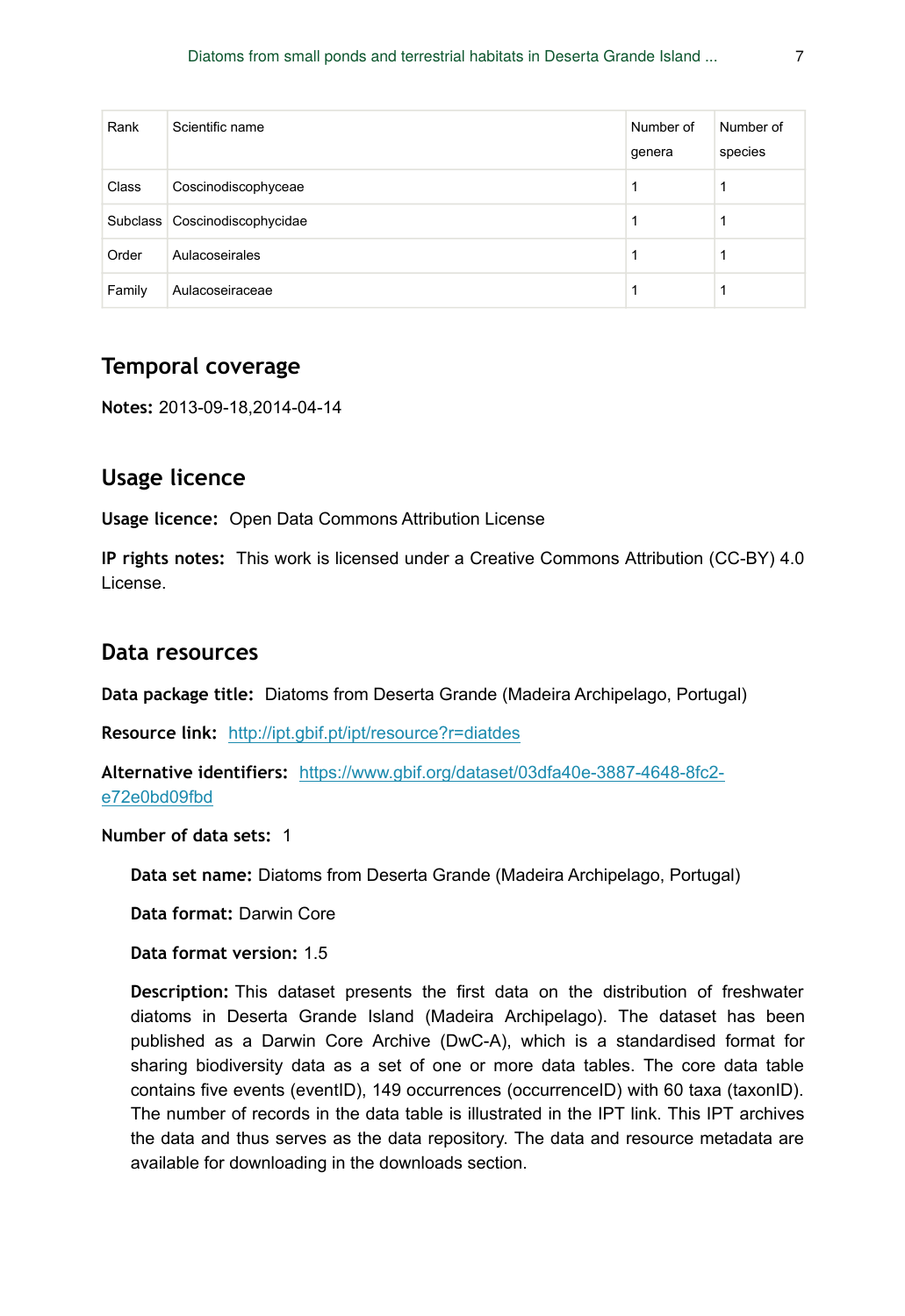| Column label                  | <b>Column description</b>                                                                                                                     |
|-------------------------------|-----------------------------------------------------------------------------------------------------------------------------------------------|
| type                          | The nature of the resource.                                                                                                                   |
| basisOfRecord                 | The specific nature of the data record.                                                                                                       |
| occurrenceID                  | Identifier of the record, coded as a global unique identifier.                                                                                |
| eventID                       | Identifier of the event, unique for the dataset.                                                                                              |
| eventDate                     | Time interval when the event occurred.                                                                                                        |
| locality                      | Name of the locality where the event occurred.                                                                                                |
| continent                     | Continent of the sampling site.                                                                                                               |
| islandGroup                   | Island group of the sampling site.                                                                                                            |
| island                        | Island from the Island Group of the sampling site.                                                                                            |
| country                       | Country of the sampling site.                                                                                                                 |
| countrycode                   | Code of the country where the event occurred.                                                                                                 |
| scientificNameAuthorship      | The authorship information for the scientificName.                                                                                            |
| coordinateUncertaintyInMeters | The indicator for the accuracy of the coordinate location in meters, described as<br>the radius of a circle around the stated point location. |
| decimalLatitude               | The geographic latitude of the sampling site.                                                                                                 |
| decimalLongitude              | The geographic longitude of the sampling site.                                                                                                |
| geodeticDatum                 | The spatial reference system upon which the geographic coordinates are based.                                                                 |
| taxonID                       | The identifier for the set of taxon information (data associated with the Taxon<br>class). Specific identifier to the dataset.                |
| scientificName                | The name with authorship applied on the first identification of the specimen.                                                                 |
| acceptedNameUsage             | The specimen accepted name, with authorship.                                                                                                  |
| kingdom                       | Kingdom name.                                                                                                                                 |
| phylum                        | Phylum name.                                                                                                                                  |
| class                         | Class name.                                                                                                                                   |
| order                         | Order name.                                                                                                                                   |
| family                        | Family name.                                                                                                                                  |
| genus                         | Genus name.                                                                                                                                   |
| specificEpithet               | The name of the first or species epithet of the scientificName.                                                                               |
| infraspecificEpithet          | The name of the lowest or terminal infraspecific epithet of the scientificName,<br>excluding any rank designation.                            |
| taxonRank                     | The taxonomic rank of the most specific name in the scientificName.                                                                           |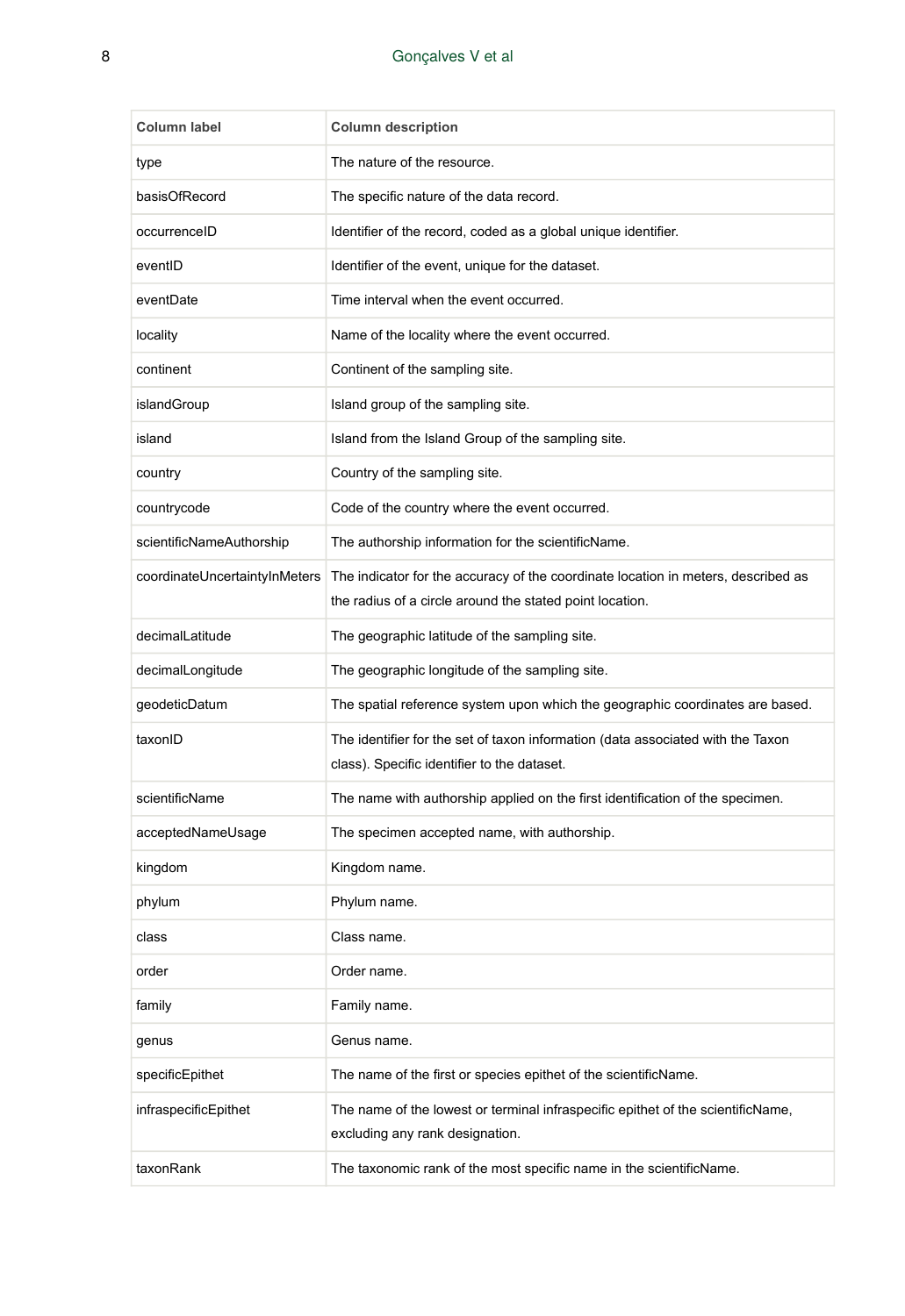## **Additional information**

#### **Analysis**

The most common species were *Achnanthidium minutissimum* (Kützing) Czarnecki, *Denticula subtilis* Grunow, *Halamphora veneta* (Kützing) Levkov, *Humidophila contenta* (Grunow) Lowe, Kociolek, J.R.Johansen, Van de Vijver, Lange-Bertalot & Kopalová, *Navicula cari* Ehrenberg, *Navicula veneta* Kützing, *Nitzschia inconspicua* Grunow, *Planothidium delicatulum* (Kützing) Round & Bukhtiyarova, *Planothidium frequentissimum* (Lange-Bertalot) Lange-Bertalot, *Pleurosira laevis* (Ehrenberg) Compère and *Epithemia operculata* (C.Agardh) Ruck & Nakov (Fig. 3). These eleven species occurred in all five studied samples. *Achnanthes coarctata* (Brébisson ex W.Smith) Grunow, *Nitzschia valdestriata* Aleem & Hustedt, *Planothidium lanceolatum* (Brébisson ex Kützing) Lange-Bertalot and *Sellaphora nigri* (De Notaris) C.E.Wetzel & L.Ector were also very common and appeared in four of the five samples (Suppl. material 1).



#### Figure 3. doi

Some of the most common and abundant diatoms in Deserta Grande Island: 1- *Nitzschia inconspicua*; 2- *Nitzschia valdestriata*; 3- *Nitzschia microcephala*; 4- *Aulacoseira* cf. *perglabra* 5- *Epithemia sorex*; 6- *Epithemia operculata*; 7- *Achnanthes brevipes* var. *intermedia*; 8- *Achnanthes coarctata*; 9- *Navicula vilaplanii*; 10- *Navicula cari*; 11- *Navicula* sp.1; 12- *Humidophila contenta*; 13- *Pseudostaurosira* sp.1; 14- *Planothidium frequentissimum*; 15- *Sellaphora nigri*; 16- *Navicula radiosafallax*; 17- *Caloneis molaris*; 18- *Pleurosira laevis*; 19- *Surirella ovalis*; 20- *Tryblionella apiculata* 21- *Navicula veneta*; 22- *Halamphora veneta*; 23- *Planothidium delicatulum*; 24- *Luticola mutica*; 25- *Halamphora paraveneta*; 26- *Fallacia pygmaea*; 27- *Denticula subtilis*; 28- *Pseudofallacia monoculata*. Scale bar on picture 6 applies for all images, except picture 18.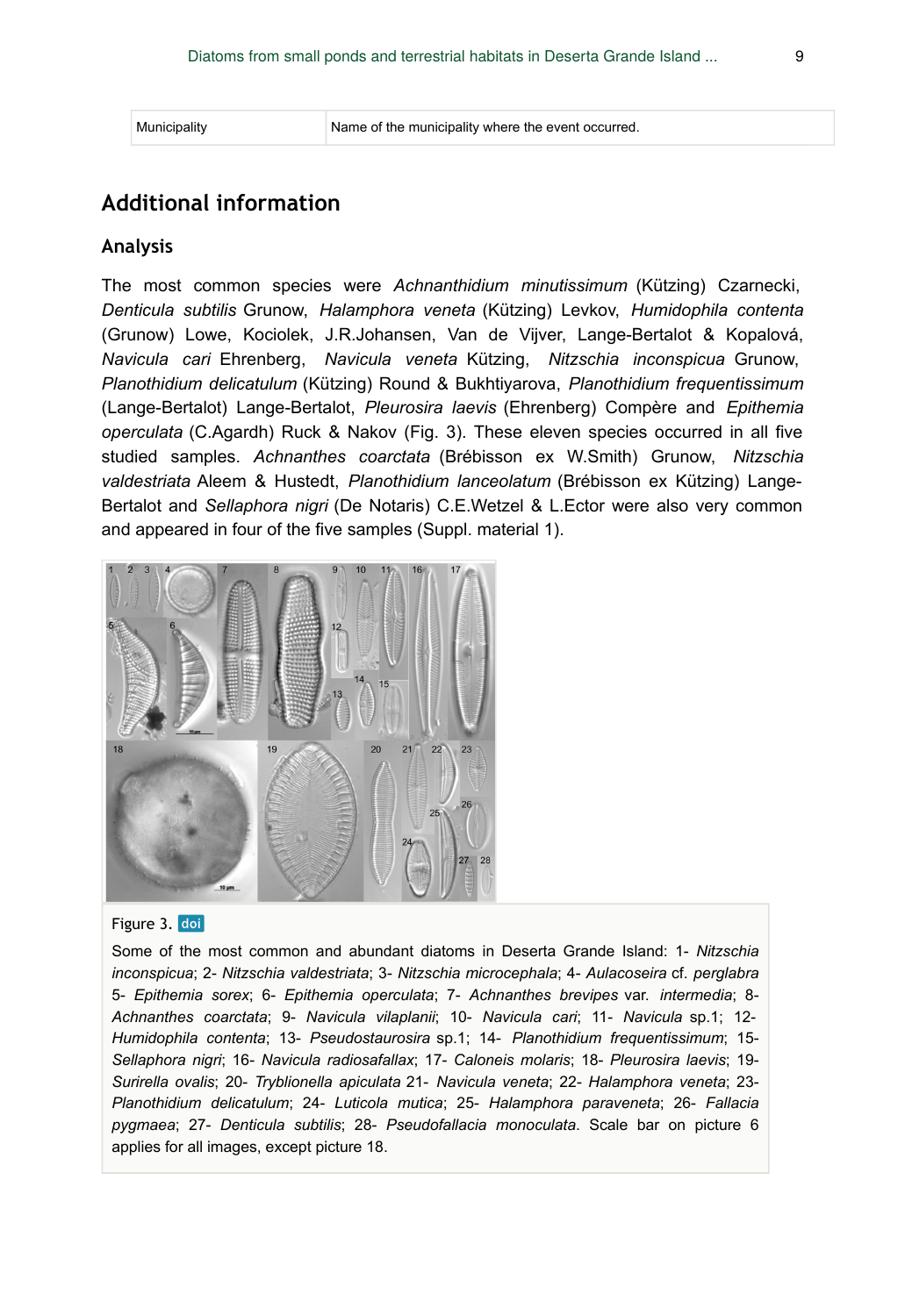Species that occurred in just one sample with less than 1% abundance were considered rare (Suppl. material 1). Amongst these were included *Encyonema silesiacum* (Bleisch) D.G.Mann, *Epithemia adnata* (Kützing) Brébisson, *Fallacia pygmaea* (Kützing) Stickle & D.G.Mann, *Eunotia exigua* (Brébisson ex Kützing) Rabenhorst, *Fragilaria capucina* Desmazières, *Fragilaria vaucheriae* (Kützing) J.B.Petersen, *Frustulia rhomboides* (Ehrenberg) De Toni, *Gomphonema olivaceum* (Hornemann) Brébisson, *Navicula gregaria* Donkin, *Navicula metareichardtiana* Lange-Bertalot & Kusber, *Nitzschia frustulum* (Kützing) Grunow, *Nitzschia palea* (Kützing) W.Smith, *Nitzschia perspicua Cholnoky* , *Nitzschia soratensis* E.A.Morales & M.L.Vis, *Rhoicosphenia abbreviata* (C.Agardh) Lange-Bertalot, *Rhopalodia rupestris* (W.Smith) Krammer, *Sellaphora saugerresii* (Desmazières) C.E.Wetzel & D.G.Mann, *Tabellaria flocculosa* (Roth) Kützing and *Ulnaria biceps* (Kützing) Compère and one unidentified species from the genus *Cocconeis* Ehrenberg.

From the 60 taxa found in Deserta Grande, 30 of them were new records for the Madeira Archipelago. These belonged to 15 families in eight orders. Most of the new records belonged to the orders Naviculales (16 species) and Bacillariales (six species).

The diatom flora of Deserta Grande is mainly constituted by cosmopolitan species, but some taxa were impossible to assign to a known species and may belong to undescribed species. The possible existence of endemic species for the Island of Deserta Grande, in particular and the Madeira Archipelago, in general, would not be surprising considering the volcanic origin and remoteness of these Islands, which favours speciation (Whittaker et al. 2008). High levels of island and regional endemisms were found in other Oceanic Islands in the South Atlantic. For instance, aproximately 33% species found in the Falkland Islands were considered island or regional endemisms (Flower 2005), whereas Carter (1966) described 55 new species for Tristan da Cunha Archipelago. More recently, several new species were described from South Atlantic islands, such as from Ascension Island (Van de Vijver et al. 2019, Van de Vijver et al. 2018), Deception Island (Van de Vijver and Mataloni 2008), Falkland Islands (Juttner et al. 2018) and Gough Island (Van de Vijver and Kopolova 2008). Similarly, in the North Atlantic, several endemic diatoms were described in the Oceanic Islands of Madeira (Lange-Bertalot 1993, Lange-Bertalot et al. 2011) and Azores (Delgado et al. in press). Thus, a more thorough survey and more detailed analysis of the fine structure of the frustule with a scanning electron microscope in the future is needed to fully describe the diversity and distribution of diatoms in Desertas Islands and this may result in the description of many new taxa.

## **Acknowledgements**

This work was funded by national funds through FCT – Foundation for Science and Technology under the PTDC/CTA-AMB/28511/2017 and DL57/2016/ ICETA/EEC2018/25. The field sampling campaigns were logistically supported by the project LIFE Recover Natura (LIFE12 NAT/PT/000195). We are also grateful to the Instituto das Florestas e Conservação da Natureza IP-RAM, for the logistics support during our stay on Desertas. We would like to thank Regina Cunha, Roberto Resendes and Isamberto Silva and all the members of the FRESCO team (CIBIO-Açores) for their help in the field campaigns.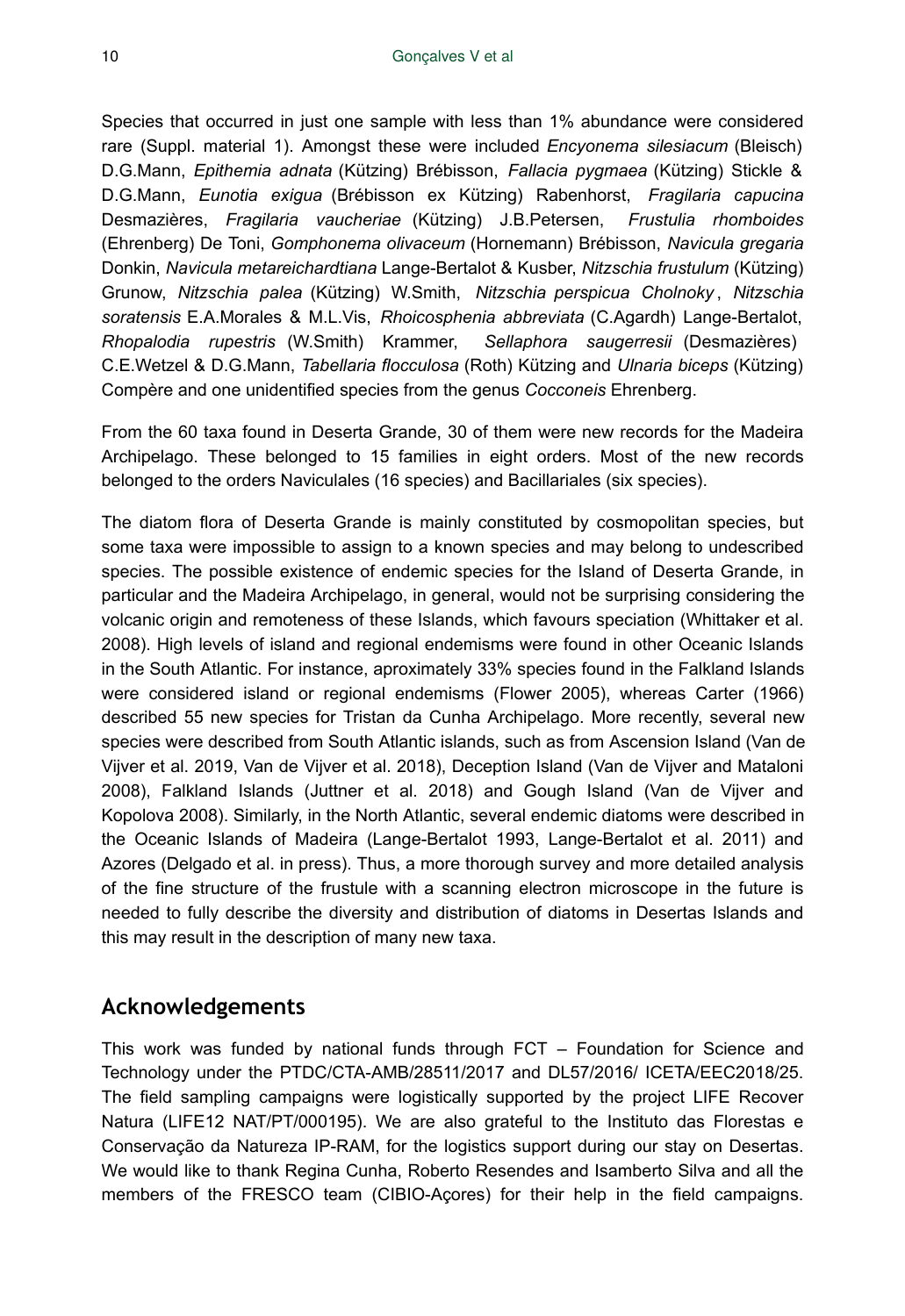Additionally, we thank the reviewers for their constructive and valuable comments that helped to improve this paper.

## **Author contributions**

VG, HM, DT, PMR and CR conceived the study and PMR and DT carried out the sampling campaign in Deserta Grande. HM prepared the microscope slides and HM and VG identified the diatoms. CR and PMR wrote the paper with inputs from all authors. All authors agree with the final version of the paper.

## **References**

- Baas Becking LGM (1934) Geobiologie of Inleiding tot de Milieukunde. The Hague: Van Stockum and Zoon
- Bak M, Kociolek JP, Lange-Bertalot H, Lopato D, Witkowski A, Zglobicka I, Seddon AW (2017) Novel diatom species (Bacillariophyta) from the freshwater discharge site of Laguna Diablas (Island Isabella = Albemarle) from the Galapagos. Phytotaxa 311 (3): 201‑204. <https://doi.org/10.11646/phytotaxa.311.3.1>
- Bannerman D (1965) Birds of the Atlantic Islands, Vol. II. A history of the birds of Madeira, the Desertas, and the Porto Santo Islands. Oliver & Boyd
- Benito X, Fritz S, Steinitz-Kannan M, Tapia PM, Kelly MA, Lowell TV (2018) Geoclimatic factors drive diatom community distribution in tropical South American freshwaters. J. Ecol. 106: 1660‑1672.<https://doi.org/10.1111/1365-2745.12934>
- Boieiro M, Catry P, Jardim CS, Menezes D, Silva I, Coelho N, Oliveira P, Gatt MC, Pedro P, Granadeiro JP (2018) Invasive Argentine ants prey on Bulwer's petrels nestlings on the Desertas Islands (Madeira) but do not depress seabird breeding success. Journal for Nature Conservation 43: 35-38. [https://doi.org/10.1016/j.jnc.](https://doi.org/10.1016/j.jnc.2018.02.013) [2018.02.013](https://doi.org/10.1016/j.jnc.2018.02.013)
- Bouchard G, Gajewski K, Hamilton P (2004) Freshwater diatom biogeography in the Canadian Arctic Archipelago. Journal of Biogeography 31 (12): 1955‑1973. <https://doi.org/10.1111/j.1365-2699.2004.01143.x>
- Brehm A, Jesus J, Spínola H, Alves C, Vicente L, Harris DJ (2003) Phylogeography of the Madeiran endemic lizard Lacerta dugesii inferred from mtDNA sequences. Molecular Phylogenetics and Evolution 26 (2): 222‑30. [https://doi.org/10.1016/](https://doi.org/10.1016/s1055-7903(02)00310-x) [s1055-7903\(02\)00310-x](https://doi.org/10.1016/s1055-7903(02)00310-x)
- Carter J (1966) Some freshwater diatoms of Tristan da Cunha and Gough Island. Nova Hedwigia 11 (1-4): 443‑492.
- Crespo LC, Silva I, Borges PA, Cardoso P (2013) Rapid biodiversity assessment, faunistics and description of a new spider species (Araneae) from Desertas Islands and Madeira (Portugal). Revista Ibérica de Aracnología 23: 11‑23.
- Crespo LC, Silva I, Borges PA, Cardoso P (2014) Assessing the conservation status of the strict endemic Desertas wolf spider, Hogna ingens (Araneae, Lycosidae). Journal for Nature Conservation 22 (6): 516‑524.<https://doi.org/10.1016/j.jnc.2014.08.005>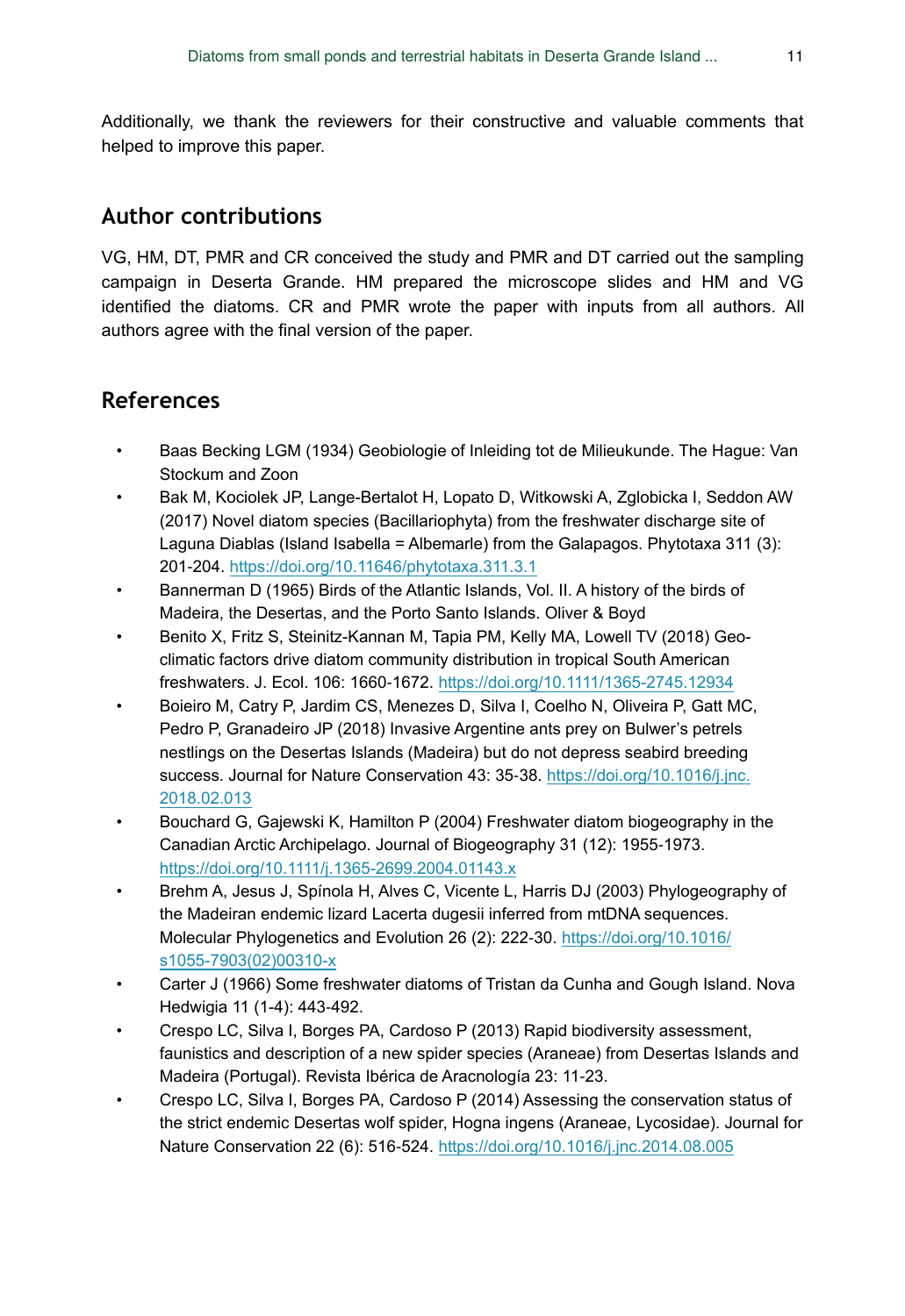- Delgado C, Pardo I, García L (2012) Diatom communities as indicators of ecological status in Mediterranean temporary streams (Balearic Islands, Spain). Ecological Indicators 15: 131‑139.<https://doi.org/10.1016/j.ecolind.2011.09.037>
- Delgado C, Gonçalves V, Blanco S, Almeida SF (in press) A new diatom (Bacillariophyceae) species from a thermal spring in Azores archipelago (So Miguel island, Atlantic Ocean. Botanical Sciences <https://doi.org/10.17129/botsci.2680>
- Falasco E, Piano E, Bona F (2016) Diatom flora in Mediterranean streams: flow intermittency threatens endangered species. Biodiversity and Conservation 25 (14): 2965‑2986.<https://doi.org/10.1007/s10531-016-1213-8>
- Flower RJ (2005) A taxonomic and ecological study of diatoms from freshwater habitats in the Falkland Islands, South Atlantic. Diatom Research 20 (1): 23‑96. [https://doi.org/](https://doi.org/10.1080/0269249X.2005.9705620) [10.1080/0269249X.2005.9705620](https://doi.org/10.1080/0269249X.2005.9705620)
- Foissner W (2006) Biogeography and dispersal of micro-organisms: a review emphasizing protists. Acta Protozool. 45: 111-136.
- Geldmacher J, Hoernle K, van den Bogaard P, Zankl G, Garbe-Schönberg D (2001) Earlier history of the ≥70-Ma-old Canary hotspot based on the temporal and geochemical evolution of the Selvagen Archipelago and neighboring seamounts in the eastern North Atlantic. Journal of Volcanology and Geothermal Research 111 (1): 55-87. [https://doi.org/10.1016/S0377-0273\(01\)00220-7](https://doi.org/10.1016/S0377-0273(01)00220-7)
- Gonçalves V, Marques HS, Raposeiro PM (2015) Diatom assemblages and their associated environmental drivers in isolated oceanic island streams (Azores archipelago as case study). Hydrobiologia 751 (1): 89‑103. [https://doi.org/10.1007/](https://doi.org/10.1007/s10750-015-2174-8) [s10750-015-2174-8](https://doi.org/10.1007/s10750-015-2174-8)
- Gonçalves V, Ritter C, Marques H, Teixeira D, Raposeiro PM, Gonçalves V (2020) Diatoms from Deserta Grande (Madeira Archipelago, Portugal). Version 1.5. Occurrence dataset. Universidade dos Açores via GBIF.org. URL: [10.15468/rxze96](http://10.15468/rxze96)
- Grenier M, Campeau S, Lavoie I, Park YS, Lek S (2006) Diatom reference communities in Québec (Canada) streams based on Kohonen self-organizing maps and multivariate analyses. Canadian Journal of Fisheries and Aquatic Sciences 63 (9): 2087‑2106. <https://doi.org/10.1139/f06-101>
- INAG (2008) Manual para a avaliação biológica da qualidade da água em sistemas fluviais segundo a Directiva Quadro da Água: Protocolo de amostragem e análise para o fitobentos – diatomáceas. Ministério do Ambiente, Ordenamento do Território e do Desenvolvimento Regional. Instituto da Água, I.P. 63 pp.
- Juttner I, Van de Vijver B, Williams D, Lange-Bertalot H, Ector L (2018) The genus Eunotia (Bacillariophyta) in the Falkland Islands and species-area relationships in sub-Antarctic islands. Diatom Research 33 (4): 413‑452. [https://doi.org/10.1080/0269249X.](https://doi.org/10.1080/0269249X.2019.1570344) [2019.1570344](https://doi.org/10.1080/0269249X.2019.1570344)
- Kelly MG, Cazaubon A, Coring E, Dell'Uomo A, Ector L, Goldsmith B, Guasch H, Hürlimann J, Jarlman A, Kawecka B, Kwandrans J, Laugaste R, Lindstrøm EA, Leitao M, Marvan P, Padisák J, Pipp E, Prygiel J, Rott E, Sabater S, van Dam H, Vizinet J (1998) Recommendations for the routine sampling of diatoms for water quality assessments in Europe. Journal of Applied Phycology 10 (2). [https://doi.org/10.1023/A:](https://doi.org/10.1023/A:1008033201227) [1008033201227](https://doi.org/10.1023/A:1008033201227)
- Krammer K, Lange-Bertalot H (1986) Bacillariophyceae, Teil 1: Naviculaceae. 1. Gustav Fischer Verlag, Stuttgart, Jena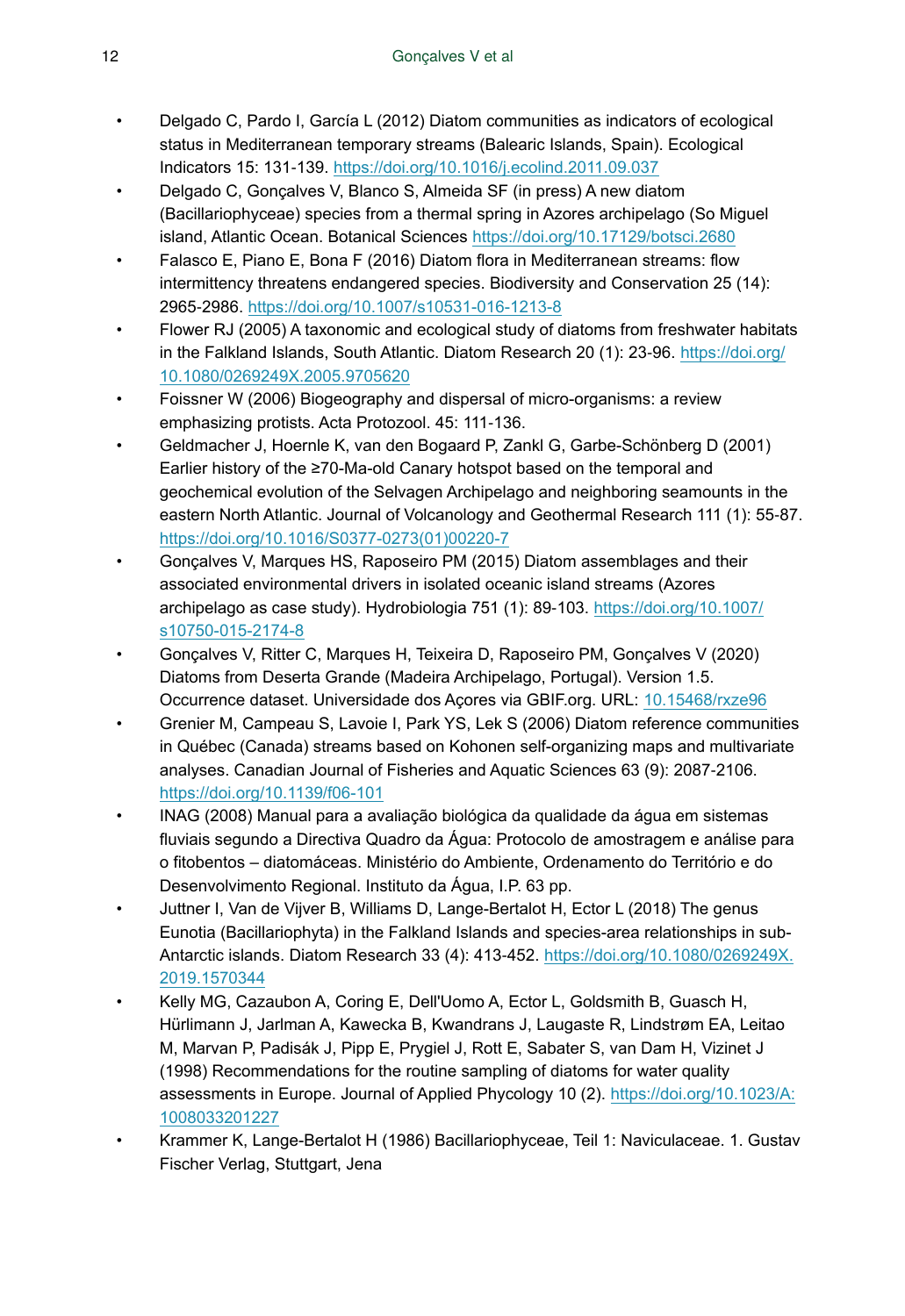- Krammer K, Lange-Bertalot H (1988) Bacillariophyceae, Teil 2: Epithemiaceae, Bacillariaceae, Surirellaceae. 2. Gustav Fischer Verlag, Stuttgart, Jena, 595 pp.
- Krammer K, Lange-Bertalot H (1991) Bacillariophyceae, Teil 4: Achnanthaceae, Kritische Erganzungen zu Navicula (Lineolate) und Gomphonema. 4. Gustav Fischer Verlag, Stuttgart, Jena
- Krammer K, Lange-Bertalot H (2000) Bacillariophyceae, part 5: English and French Translation of the Keys. Gustav Fisher Verlag, Stuttgart, Jena
- Krammer K, Lange-Bertalot H (2002) Bacillariophyceae. Teil 3: Centraceae, Fragrariaceae, and Eunotiaceae. 3. Gustav Fischer Verlag, Stuttgart, Jena
- Lange-Bertalot H (1993) 85 neue Taxa und über 100 weitere neu definierte Taxa ergänzend zur Süswasserflora von Mitteleuropa, Vol. 2/1-4. Bibliotheca Diatomologica (27)1-164.
- Lange-Bertalot H, Bak M, Witkowski A (2011) Eunotia and some related genera. In: Diatoms of Europe. Diatoms of the European inland water and comparable habitats. 6. A.R.G. Gantner Verlag K.G, Ruggell, 747 pp. [ISBN 978-3-906166-88-9]
- Lockley R (1952) Notes on the birds of the islands of Berlengas (Portugal), the Desertas and Baixo (Madeira) and the Selvages. Ibis 94 (1): 144-157. [https://doi.org/10.1111/j.](https://doi.org/10.1111/j.1474-919X.1952.tb01795.x) [1474-919X.1952.tb01795.x](https://doi.org/10.1111/j.1474-919X.1952.tb01795.x)
- Lowe RT (1868) A manual flora of Madeira and the adjacent islands of Porto Santo and the Desertas: Dichlamydeae. 1. Van Voorst
- Mann DG, Droop SJM (1996) Biodiversity, biogeography and conservation of diatoms. Hydrobiologia 336 (1): 19‑32. <https://doi.org/10.1007/BF00010816>
- Martiny JH, Bohannan BM, Brown J, Colwell R, Fuhrman J, Green J, Horner-Devine MC, Kane M, Krumins JA, Kuske C, Morin P, Naeem S, Øvreås L, Reysenbach A, Smith V, Staley J (2006) Microbial biogeography: putting microorganisms on the map. Nature Reviews Microbiology 4 (2): 102-112.<https://doi.org/10.1038/nrmicro1341>
- Matias M (1984) Análise comparativa entre rochas das Ilhas Selvagens e de outras Ilhas atlânticas próximas (Madeira, Desertas, Tenerife e Gran Canária). Memórias e Notícias - Publ. Mus. Lab. Mineral. Geol., Univ. Coimbra 98: 195‑206.
- Médail F, Quézel P (1999) Biodiversity hotspots in the Mediterranean Basin: setting global conservation priorities. Conservation Biology 13 (6): 1510-1513. [https://doi.org/](https://doi.org/10.1046/j.1523-1739.1999.98467.x) [10.1046/j.1523-1739.1999.98467.x](https://doi.org/10.1046/j.1523-1739.1999.98467.x)
- Myers N, Mittermeier R, Mittermeier C, da Fonseca GB, Kent J (2000) Biodiversity hotspots for conservation priorities. Nature 403 (6772): 853-858. [https://doi.org/](https://doi.org/10.1038/35002501) [10.1038/35002501](https://doi.org/10.1038/35002501)
- Neves HC, Silva I, Palmeira C (1992) Contributions to the knowledge of the flora of Desertas Islands. Bocagiana 163: 1‑21.
- Nunes M (2000) Madeiran storm-petrel (*Oceanodroma castro*) in the Desertas Islands (Madeira archipelago): a new case of two distinct populations breeding annually? Arquipélago. Life and Marine Sciences, Suppl 2 (part A): 175‑179.
- Pires R, Neves H (2001) Mediterranean monk seal *Monachus monachus* conservation: a case study in the Desertas Islands. Mammalia 65 (3): 301‑308.
- Round FE, Crawford RM, Mann DG (1990) The diatoms: biology and morphology of the genera. 05/11. Cambridge University Press, Cambridge. [ISBN 0025-3154] [https://](https://doi.org/10.1017/S0025315400059245) [doi.org/10.1017/S0025315400059245](https://doi.org/10.1017/S0025315400059245)
- Schwarz S, Klügel A, van den Bogaard P, Geldmacher J (2005) Internal structure and evolution of a volcanic rift system in the eastern North Atlantic: the Desertas rift zone,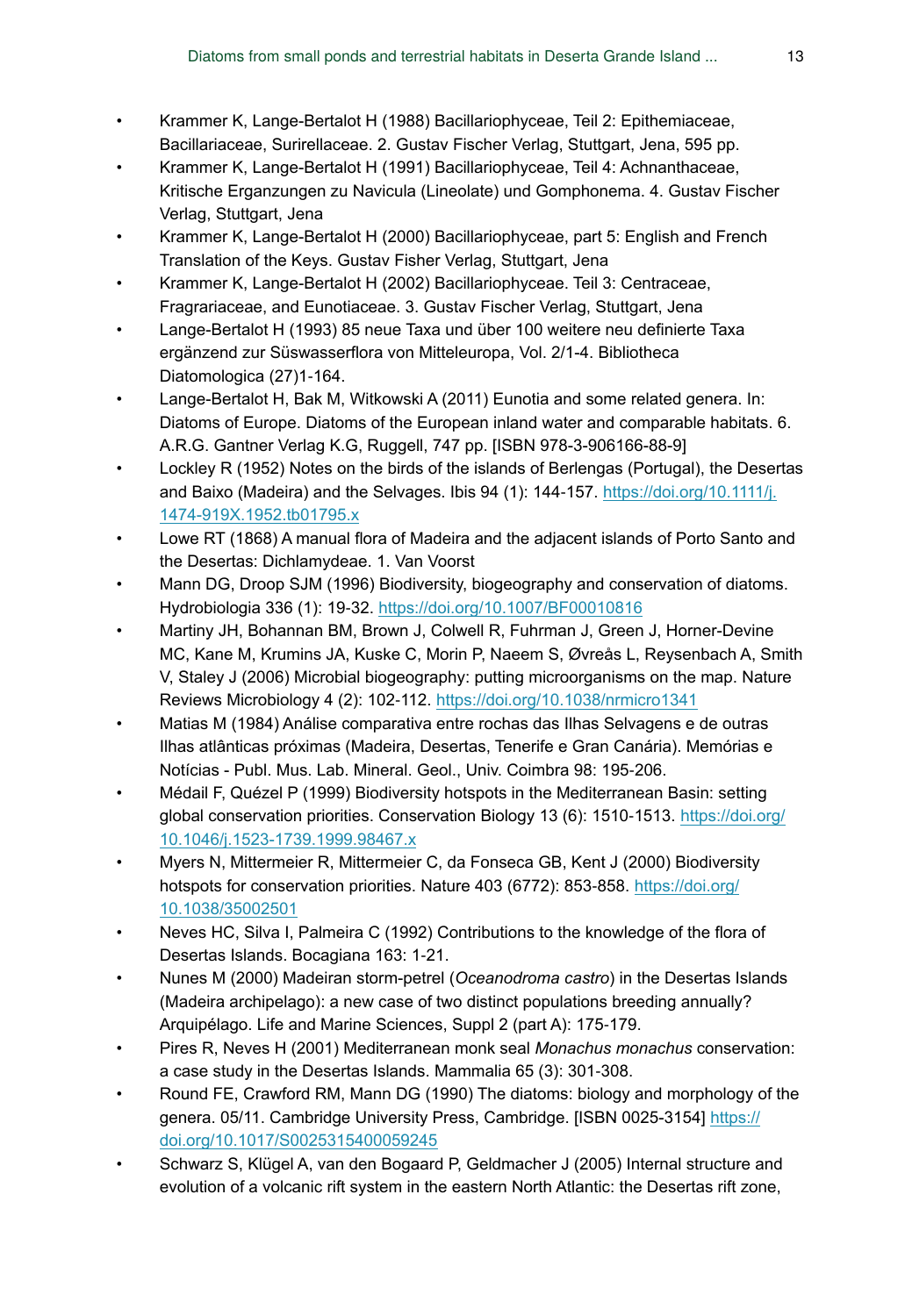Madeira archipelago. Journal of Volcanology and Geothermal Research 141 (1): 123‑155. <https://doi.org/10.1016/j.jvolgeores.2004.10.002>

- Smol JP, Stoermer EF (2010) The Diatoms: Applications for the Environmental and Earth Sciences, Second Edition. Cambridge University Press [https://doi.org/10.1017/](https://doi.org/10.1017/CBO9780511763175) [CBO9780511763175](https://doi.org/10.1017/CBO9780511763175)
- Soininen J (2007) Environmental and spatial control of freshwater diatoms A review. Diatom Research 22: 473‑490.<https://doi.org/10.1080/0269249X.2007.9705724>
- Teixeira D, Pokryszko B, Cameron RAD, Silva I, Groh K (2019) Taxonomic revision of the late-Pleistocene/Holocene land-mollusc fauna (Gastropoda: Eupulmonata) of the Desertas Islands, Madeiran Archipelago, with the description of 6 new species and 2 new subspecies. Archiv für Molluskenkunde International Journal of Malacology 148 (2): 137‑159. <https://doi.org/10.1127/arch.moll/148/137-159>
- Van de Vijver B, Frenot Y, Beyens L (2002) Freshwater diatoms from Ile de la Possession (Crozet Archipelago, Subantarctica). Bibliotheca Diatomologica 46: 1‑412.
- Van de Vijver B, Kopolova K (2008) *Orthoseira gremmenii* sp. nov., a new aerophilic diatom from Gough Island (southern Atlantic Ocean). Cryptogamie, Algologie 29 (2): 105‑118.
- Van de Vijver B, Mataloni G (2008) New and interesting species in the genus Luticola D.G. Mann (Bacillariophyta) from Deception Island (South Shetland Islands). Phycologia 47: 451‑467. <https://doi.org/10.2216/07-67.1>
- Van de Vijver B, Wilfert S, John DM, Lange-Bertalot H (2018) Two new diatom species (Bacillariophyta) from Ascension Island (South Atlantic Ocean). Nova Hedwigia Beihefte 147: 229‑235. <https://doi.org/10.1127/nova-suppl/2018/018>
- Van de Vijver B, Wilfert S, Houk V, John DM (2019) *Angusticopula rowlingiana*, a new melosiroid diatom (Bacillariophyta) from Ascension Island (South Atlantic Ocean). Phytotaxa 338 (2): 155‑160. <https://doi.org/10.11646/phytotaxa.388.2.1>
- Vanormelingen P, Verleyen E, Vyverman W (2008) The diversity and distribution of diatoms: from cosmopolitanism to narrow endemism. Biodivers. Conserv. 17: 393‑405. <https://doi.org/10.1007/s10531-007-9257-4>
- Verleyen E, Vyverman W, Sterken M, Hodgson DA, De Wever A, Juggins S, Van de Vijver B, Jones VJ, Vanormelingen P, Roberts D, Flower R, Kilroy C, Souffreau C, Sabbe K (2009) The importance of dispersal related and local factors in shaping the taxonomic structure of diatom metacommunities. Oikos 118: 1239-1249. [https://doi.org/](https://doi.org/10.1111/j.1600-0706.2009.17575.x) [10.1111/j.1600-0706.2009.17575.x](https://doi.org/10.1111/j.1600-0706.2009.17575.x)
- Voigt C, Leitner S (1998) Breeding biology of the island canary *Serinus canaria* (Aves: Fringillidae) on the Desertas island, Ilhéu Chao. Boletim do Museu Municipal do Funchal 50 (290): 117‑124.
- Whittaker RJ, Triantis KA, Ladle RJ (2008) A general dynamic theory of oceanic island biogeography. Journal of Biogeography 35: 977-994. [https://doi.org/10.1111/j.](https://doi.org/10.1111/j.1365-2699.2008.01892.x) [1365-2699.2008.01892.x](https://doi.org/10.1111/j.1365-2699.2008.01892.x)